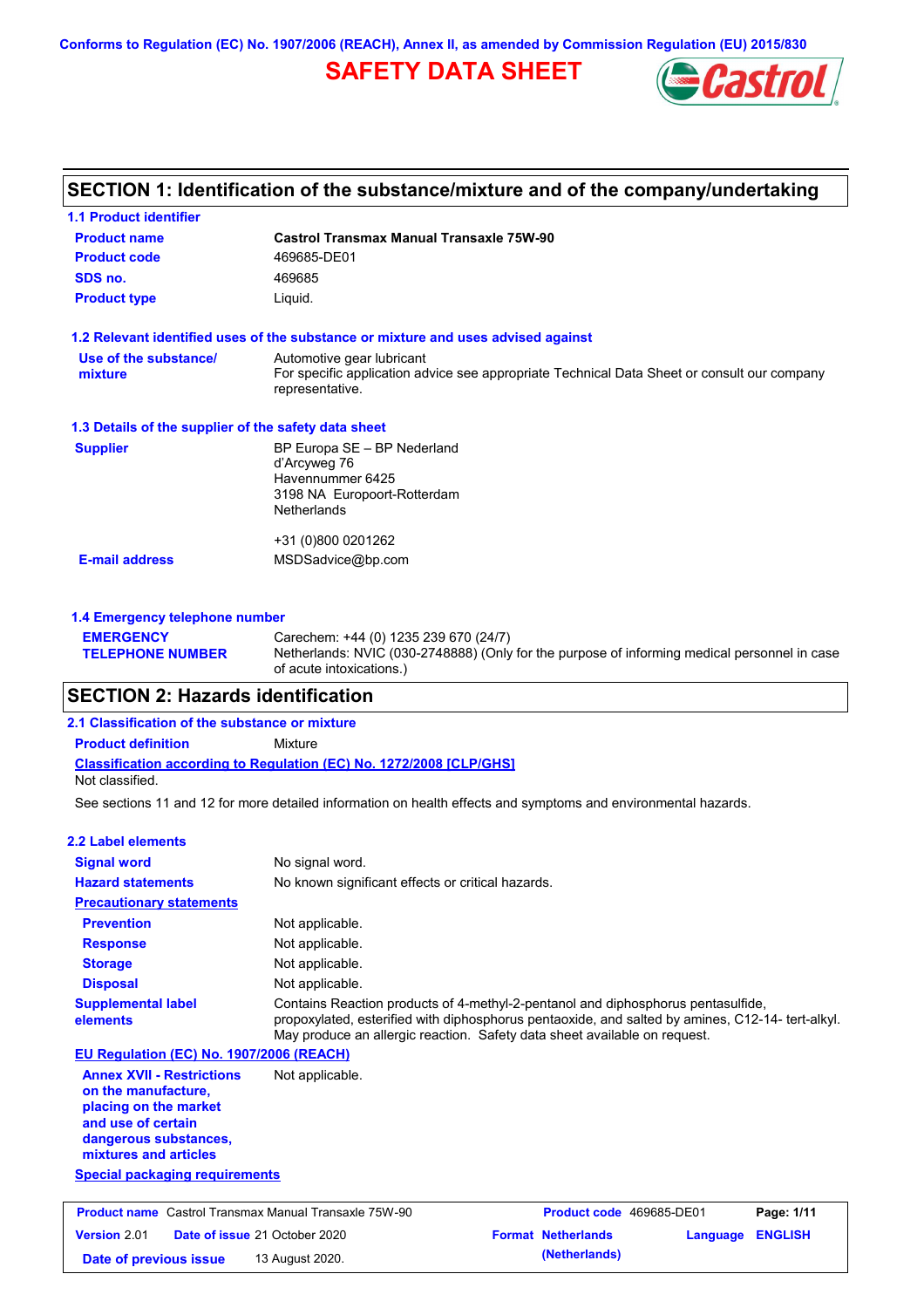# **SECTION 2: Hazards identification**

| <b>Containers to be fitted</b><br>with child-resistant<br>fastenings                                                     | Not applicable.                                                                                               |
|--------------------------------------------------------------------------------------------------------------------------|---------------------------------------------------------------------------------------------------------------|
| <b>Tactile warning of danger</b>                                                                                         | Not applicable.                                                                                               |
| 2.3 Other hazards                                                                                                        |                                                                                                               |
| <b>Results of PBT and vPvB</b><br>assessment                                                                             | Product does not meet the criteria for PBT or vPvB according to Regulation (EC) No. 1907/2006,<br>Annex XIII. |
| <b>Product meets the criteria</b><br>for PBT or vPvB according<br>to Regulation (EC) No.<br><b>1907/2006, Annex XIII</b> | This mixture does not contain any substances that are assessed to be a PBT or a vPvB.                         |
| Other hazards which do<br>not result in classification                                                                   | Defatting to the skin.                                                                                        |

# **SECTION 3: Composition/information on ingredients**

## **3.2 Mixtures**

Mixture **Product definition**

Synthetic base stock. Proprietary performance additives.

| <b>Product/ingredient</b><br>name                             | <b>Identifiers</b>                                                                     | $\%$      | <b>Regulation (EC) No.</b><br>1272/2008 [CLP] | <b>Type</b> |
|---------------------------------------------------------------|----------------------------------------------------------------------------------------|-----------|-----------------------------------------------|-------------|
| 1-Decene, homopolymer,<br>hydrogenated                        | REACH #: 01-2119486452-34<br>EC: 500-183-1<br>CAS: 68037-01-4                          | ≥25 - ≤50 | Asp. Tox. 1, H304                             | $[1]$       |
| Dec-1-ene, trimers, hydrogenated                              | REACH #: 01-2119493949-12<br>$EC: 500-393-3$<br>CAS: 157707-86-3                       | 225 - ≤50 | Asp. Tox. 1, H304                             | $[1]$       |
| Distillates (petroleum), solvent-<br>dewaxed heavy paraffinic | REACH #: 01-2119471299-27<br>$EC: 265-169-7$<br>CAS: 64742-65-0<br>Index: 649-474-00-6 | ≤10       | Asp. Tox. 1, H304                             | [1] [2]     |

**See Section 16 for the full text of the H statements declared above.**

**Type** 

[1] Substance classified with a health or environmental hazard

[2] Substance with a workplace exposure limit

[3] Substance meets the criteria for PBT according to Regulation (EC) No. 1907/2006, Annex XIII

[4] Substance meets the criteria for vPvB according to Regulation (EC) No. 1907/2006, Annex XIII

[5] Substance of equivalent concern

[6] Additional disclosure due to company policy

Occupational exposure limits, if available, are listed in Section 8.

## **SECTION 4: First aid measures**

#### **4.1 Description of first aid measures**

| Eye contact                       | In case of contact, immediately flush eyes with plenty of water for at least 15 minutes. Eyelids<br>should be held away from the eyeball to ensure thorough rinsing. Check for and remove any<br>contact lenses. Get medical attention. |
|-----------------------------------|-----------------------------------------------------------------------------------------------------------------------------------------------------------------------------------------------------------------------------------------|
| <b>Skin contact</b>               | Wash skin thoroughly with soap and water or use recognised skin cleanser. Remove<br>contaminated clothing and shoes. Wash clothing before reuse. Clean shoes thoroughly before<br>reuse. Get medical attention if irritation develops.  |
| <b>Inhalation</b>                 | If inhaled, remove to fresh air. Get medical attention if symptoms occur.                                                                                                                                                               |
| <b>Ingestion</b>                  | Do not induce vomiting unless directed to do so by medical personnel. Get medical attention if<br>symptoms occur.                                                                                                                       |
| <b>Protection of first-aiders</b> | No action shall be taken involving any personal risk or without suitable training.                                                                                                                                                      |

#### **4.2 Most important symptoms and effects, both acute and delayed**

See Section 11 for more detailed information on health effects and symptoms.

## **Potential acute health effects**

| <b>Inhalation</b>      | <u>. Utuntua auatu nuaiti unuutu</u><br>pressure.            | Vapour inhalation under ambient conditions is not normally a problem due to low vapour |                         |  |
|------------------------|--------------------------------------------------------------|----------------------------------------------------------------------------------------|-------------------------|--|
|                        | <b>Product name</b> Castrol Transmax Manual Transaxle 75W-90 | <b>Product code</b> 469685-DE01                                                        | Page: 2/11              |  |
| <b>Version 2.01</b>    | <b>Date of issue 21 October 2020</b>                         | <b>Format Netherlands</b>                                                              | <b>Language ENGLISH</b> |  |
| Date of previous issue | 13 August 2020.                                              | (Netherlands)                                                                          |                         |  |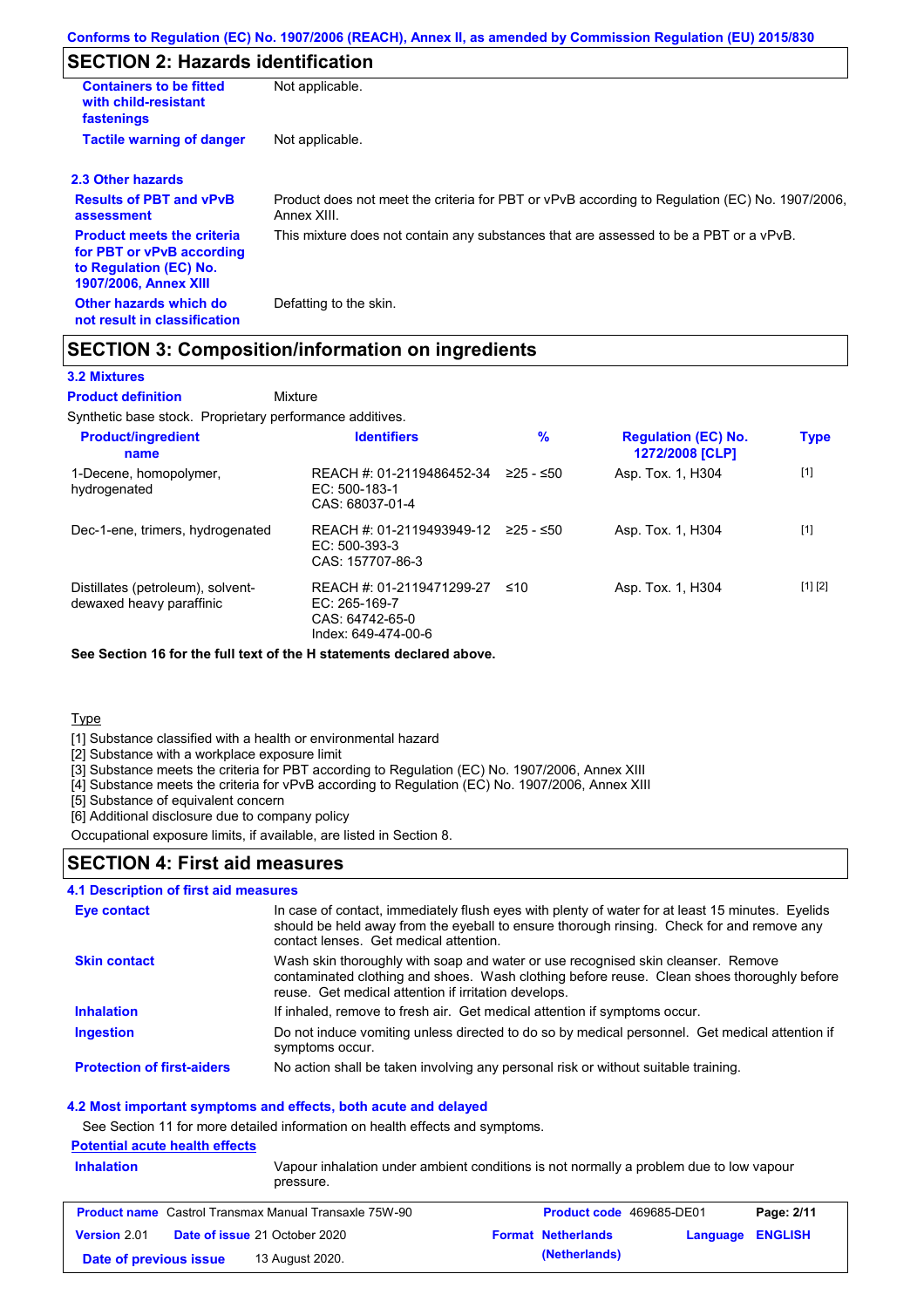## **Conforms to Regulation (EC) No. 1907/2006 (REACH), Annex II, as amended by Commission Regulation (EU) 2015/830**

# **SECTION 4: First aid measures**

| <b>Ingestion</b>    | No known significant effects or critical hazards.                                                                 |
|---------------------|-------------------------------------------------------------------------------------------------------------------|
| <b>Skin contact</b> | Defatting to the skin. May cause skin dryness and irritation.                                                     |
| <b>Eye contact</b>  | No known significant effects or critical hazards.                                                                 |
|                     | Delayed and immediate effects as well as chronic effects from short and long-term exposure                        |
| <b>Inhalation</b>   | Overexposure to the inhalation of airborne droplets or aerosols may cause irritation of the<br>respiratory tract. |
| <b>Ingestion</b>    | Ingestion of large quantities may cause nausea and diarrhoea.                                                     |
| <b>Skin contact</b> | Prolonged or repeated contact can defat the skin and lead to irritation and/or dermatitis.                        |
| <b>Eye contact</b>  | Potential risk of transient stinging or redness if accidental eye contact occurs.                                 |
|                     |                                                                                                                   |

# **4.3 Indication of any immediate medical attention and special treatment needed<br>Notes to physician** Treatment should in general be symptomatic and directed to relieving

| <b>Notes to physician</b>                                                                                                                                                                                                                                                                                                                                                                                                     | Treatment should in general be symptomatic and directed to relieving any effects.                                                                                                              |  |  |  |
|-------------------------------------------------------------------------------------------------------------------------------------------------------------------------------------------------------------------------------------------------------------------------------------------------------------------------------------------------------------------------------------------------------------------------------|------------------------------------------------------------------------------------------------------------------------------------------------------------------------------------------------|--|--|--|
| <b>SECTION 5: Firefighting measures</b>                                                                                                                                                                                                                                                                                                                                                                                       |                                                                                                                                                                                                |  |  |  |
| 5.1 Extinguishing media                                                                                                                                                                                                                                                                                                                                                                                                       |                                                                                                                                                                                                |  |  |  |
| <b>Suitable extinguishing</b><br>media                                                                                                                                                                                                                                                                                                                                                                                        | In case of fire, use foam, dry chemical or carbon dioxide extinguisher or spray.                                                                                                               |  |  |  |
| <b>Unsuitable extinguishing</b><br>media                                                                                                                                                                                                                                                                                                                                                                                      | Do not use water jet. The use of a water jet may cause the fire to spread by splashing the<br>burning product.                                                                                 |  |  |  |
| 5.2 Special hazards arising from the substance or mixture                                                                                                                                                                                                                                                                                                                                                                     |                                                                                                                                                                                                |  |  |  |
| <b>Hazards from the</b><br>In a fire or if heated, a pressure increase will occur and the container may burst.<br>substance or mixture                                                                                                                                                                                                                                                                                        |                                                                                                                                                                                                |  |  |  |
| <b>Hazardous combustion</b><br>Combustion products may include the following:<br>carbon oxides (CO, CO <sub>2</sub> ) (carbon monoxide, carbon dioxide)<br>products                                                                                                                                                                                                                                                           |                                                                                                                                                                                                |  |  |  |
| 5.3 Advice for firefighters                                                                                                                                                                                                                                                                                                                                                                                                   |                                                                                                                                                                                                |  |  |  |
| <b>Special precautions for</b><br>fire-fighters                                                                                                                                                                                                                                                                                                                                                                               | No action shall be taken involving any personal risk or without suitable training. Promptly<br>isolate the scene by removing all persons from the vicinity of the incident if there is a fire. |  |  |  |
| Fire-fighters should wear appropriate protective equipment and self-contained breathing<br><b>Special protective</b><br>apparatus (SCBA) with a full face-piece operated in positive pressure mode. Clothing for fire-<br>equipment for fire-fighters<br>fighters (including helmets, protective boots and gloves) conforming to European standard EN<br>469 will provide a basic level of protection for chemical incidents. |                                                                                                                                                                                                |  |  |  |

# **SECTION 6: Accidental release measures**

|                                                          | 6.1 Personal precautions, protective equipment and emergency procedures                                                                                                                                                                                                                                                                                                                        |  |  |
|----------------------------------------------------------|------------------------------------------------------------------------------------------------------------------------------------------------------------------------------------------------------------------------------------------------------------------------------------------------------------------------------------------------------------------------------------------------|--|--|
| For non-emergency<br>personnel                           | No action shall be taken involving any personal risk or without suitable training. Evacuate<br>surrounding areas. Keep unnecessary and unprotected personnel from entering. Do not touch<br>or walk through spilt material. Floors may be slippery; use care to avoid falling. Put on<br>appropriate personal protective equipment.                                                            |  |  |
| For emergency responders                                 | If specialised clothing is required to deal with the spillage, take note of any information in<br>Section 8 on suitable and unsuitable materials. See also the information in "For non-<br>emergency personnel".                                                                                                                                                                               |  |  |
| <b>6.2 Environmental</b><br>precautions                  | Avoid dispersal of spilt material and runoff and contact with soil, waterways, drains and sewers.<br>Inform the relevant authorities if the product has caused environmental pollution (sewers,<br>waterways, soil or air).                                                                                                                                                                    |  |  |
| 6.3 Methods and material for containment and cleaning up |                                                                                                                                                                                                                                                                                                                                                                                                |  |  |
| <b>Small spill</b>                                       | Stop leak if without risk. Move containers from spill area. Absorb with an inert material and<br>place in an appropriate waste disposal container. Dispose of via a licensed waste disposal<br>contractor.                                                                                                                                                                                     |  |  |
| Large spill                                              | Stop leak if without risk. Move containers from spill area. Prevent entry into sewers, water<br>courses, basements or confined areas. Contain and collect spillage with non-combustible,<br>absorbent material e.g. sand, earth, vermiculite or diatomaceous earth and place in container<br>for disposal according to local regulations. Dispose of via a licensed waste disposal contractor. |  |  |

| <b>Product name</b> Castrol Transmax Manual Transaxle 75W-90 |                                      | <b>Product code</b> 469685-DE01 |                           | Page: 3/11              |  |
|--------------------------------------------------------------|--------------------------------------|---------------------------------|---------------------------|-------------------------|--|
| <b>Version 2.01</b>                                          | <b>Date of issue 21 October 2020</b> |                                 | <b>Format Netherlands</b> | <b>Language ENGLISH</b> |  |
| Date of previous issue                                       | 13 August 2020.                      |                                 | (Netherlands)             |                         |  |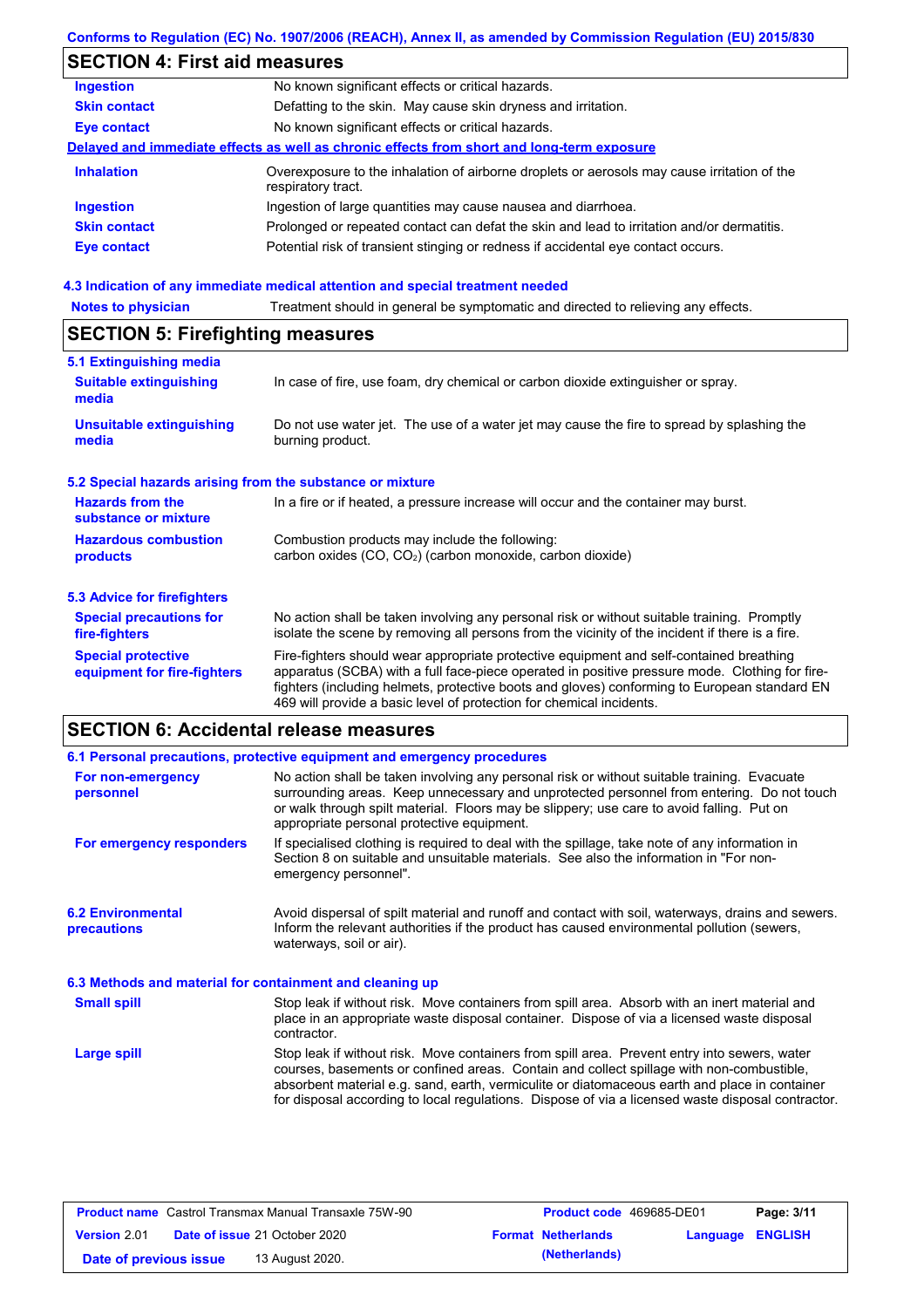## **SECTION 6: Accidental release measures**

| 6.4 Reference to other | See Section 1 for emergency contact information.                            |
|------------------------|-----------------------------------------------------------------------------|
| sections               | See Section 5 for firefighting measures.                                    |
|                        | See Section 8 for information on appropriate personal protective equipment. |
|                        | See Section 12 for environmental precautions.                               |
|                        | See Section 13 for additional waste treatment information.                  |
|                        |                                                                             |

# **SECTION 7: Handling and storage**

| 7.1 Precautions for safe handling                                                    |                                                                                                                                                                                                                                                                                                                  |                                                                                                                                                                                                                                                                                                                                                                                                                                                                                          |  |  |
|--------------------------------------------------------------------------------------|------------------------------------------------------------------------------------------------------------------------------------------------------------------------------------------------------------------------------------------------------------------------------------------------------------------|------------------------------------------------------------------------------------------------------------------------------------------------------------------------------------------------------------------------------------------------------------------------------------------------------------------------------------------------------------------------------------------------------------------------------------------------------------------------------------------|--|--|
| <b>Protective measures</b>                                                           | Put on appropriate personal protective equipment.                                                                                                                                                                                                                                                                |                                                                                                                                                                                                                                                                                                                                                                                                                                                                                          |  |  |
| <b>Advice on general</b><br>occupational hygiene                                     | Eating, drinking and smoking should be prohibited in areas where this material is handled,<br>stored and processed. Wash thoroughly after handling. Remove contaminated clothing and<br>protective equipment before entering eating areas. See also Section 8 for additional<br>information on hygiene measures. |                                                                                                                                                                                                                                                                                                                                                                                                                                                                                          |  |  |
| <b>7.2 Conditions for safe</b><br>storage, including any<br><i>incompatibilities</i> |                                                                                                                                                                                                                                                                                                                  | Store in accordance with local regulations. Store in a dry, cool and well-ventilated area, away<br>from incompatible materials (see Section 10). Keep away from heat and direct sunlight. Keep<br>container tightly closed and sealed until ready for use. Containers that have been opened must<br>be carefully resealed and kept upright to prevent leakage. Store and use only in equipment/<br>containers designed for use with this product. Do not store in unlabelled containers. |  |  |
| <b>Not suitable</b>                                                                  | Prolonged exposure to elevated temperature.                                                                                                                                                                                                                                                                      |                                                                                                                                                                                                                                                                                                                                                                                                                                                                                          |  |  |
| 7.3 Specific end use(s)                                                              |                                                                                                                                                                                                                                                                                                                  |                                                                                                                                                                                                                                                                                                                                                                                                                                                                                          |  |  |
| <b>Recommendations</b>                                                               |                                                                                                                                                                                                                                                                                                                  | See section 1.2 and Exposure scenarios in annex, if applicable.                                                                                                                                                                                                                                                                                                                                                                                                                          |  |  |
| <b>SECTION 8: Exposure controls/personal protection</b>                              |                                                                                                                                                                                                                                                                                                                  |                                                                                                                                                                                                                                                                                                                                                                                                                                                                                          |  |  |
| <b>8.1 Control parameters</b>                                                        |                                                                                                                                                                                                                                                                                                                  |                                                                                                                                                                                                                                                                                                                                                                                                                                                                                          |  |  |
| <b>Occupational exposure limits</b>                                                  |                                                                                                                                                                                                                                                                                                                  |                                                                                                                                                                                                                                                                                                                                                                                                                                                                                          |  |  |
| <b>Product/ingredient name</b>                                                       |                                                                                                                                                                                                                                                                                                                  | <b>Exposure limit values</b>                                                                                                                                                                                                                                                                                                                                                                                                                                                             |  |  |
| Distillates (petroleum), solvent-dewaxed heavy                                       |                                                                                                                                                                                                                                                                                                                  | Ministry of Social Affairs and Employment, Legal limit values                                                                                                                                                                                                                                                                                                                                                                                                                            |  |  |

**(Netherlands).** OEL, 8-h TWA: 5 mg/m<sup>3</sup> 8 hours. Issued/Revised: 1/2007 Form: Mist

Whilst specific OELs for certain components may be shown in this section, other components may be present in any mist, vapour or dust produced. Therefore, the specific OELs may not be applicable to the product as a whole and are provided for guidance only.

**Recommended monitoring procedures** If this product contains ingredients with exposure limits, personal, workplace atmosphere or biological monitoring may be required to determine the effectiveness of the ventilation or other control measures and/or the necessity to use respiratory protective equipment. Reference should be made to monitoring standards, such as the following: European Standard EN 689 (Workplace atmospheres - Guidance for the assessment of exposure by inhalation to chemical agents for comparison with limit values and measurement strategy) European Standard EN 14042 (Workplace atmospheres - Guide for the application and use of procedures for the assessment of exposure to chemical and biological agents) European Standard EN 482 (Workplace atmospheres - General requirements for the performance of procedures for the measurement of chemical agents) Reference to national guidance documents for methods for the determination of hazardous substances will also be required.

#### **Derived No Effect Level**

paraffinic

No DNELs/DMELs available.

#### **Predicted No Effect Concentration**

No PNECs available

| <b>8.2 Exposure controls</b>               |                                                                                                                                                                                                                                                                                                                                                                                                                                                                                                                                                                                                                                                                                                                                                                                                                                                                                                                                                                                                         |
|--------------------------------------------|---------------------------------------------------------------------------------------------------------------------------------------------------------------------------------------------------------------------------------------------------------------------------------------------------------------------------------------------------------------------------------------------------------------------------------------------------------------------------------------------------------------------------------------------------------------------------------------------------------------------------------------------------------------------------------------------------------------------------------------------------------------------------------------------------------------------------------------------------------------------------------------------------------------------------------------------------------------------------------------------------------|
| <b>Appropriate engineering</b><br>controls | Provide exhaust ventilation or other engineering controls to keep the relevant airborne<br>concentrations below their respective occupational exposure limits.<br>All activities involving chemicals should be assessed for their risks to health, to ensure<br>exposures are adequately controlled. Personal protective equipment should only be considered<br>after other forms of control measures (e.g. engineering controls) have been suitably evaluated.<br>Personal protective equipment should conform to appropriate standards, be suitable for use, be<br>kept in good condition and properly maintained.<br>Your supplier of personal protective equipment should be consulted for advice on selection and<br>appropriate standards. For further information contact your national organisation for standards.<br>The final choice of protective equipment will depend upon a risk assessment. It is important to<br>ensure that all items of personal protective equipment are compatible. |
| <b>Individual protection measures</b>      |                                                                                                                                                                                                                                                                                                                                                                                                                                                                                                                                                                                                                                                                                                                                                                                                                                                                                                                                                                                                         |

### **Product name** Castrol Transmax Manual Transaxle 75W-90 **Product code** 469685-DE01 **Page: 4/11 Version** 2.01 **Date of issue** 21 October 2020 **Format Netherlands Language ENGLISH Date of previous issue 13 August 2020. (Netherlands)** (**Netherlands**)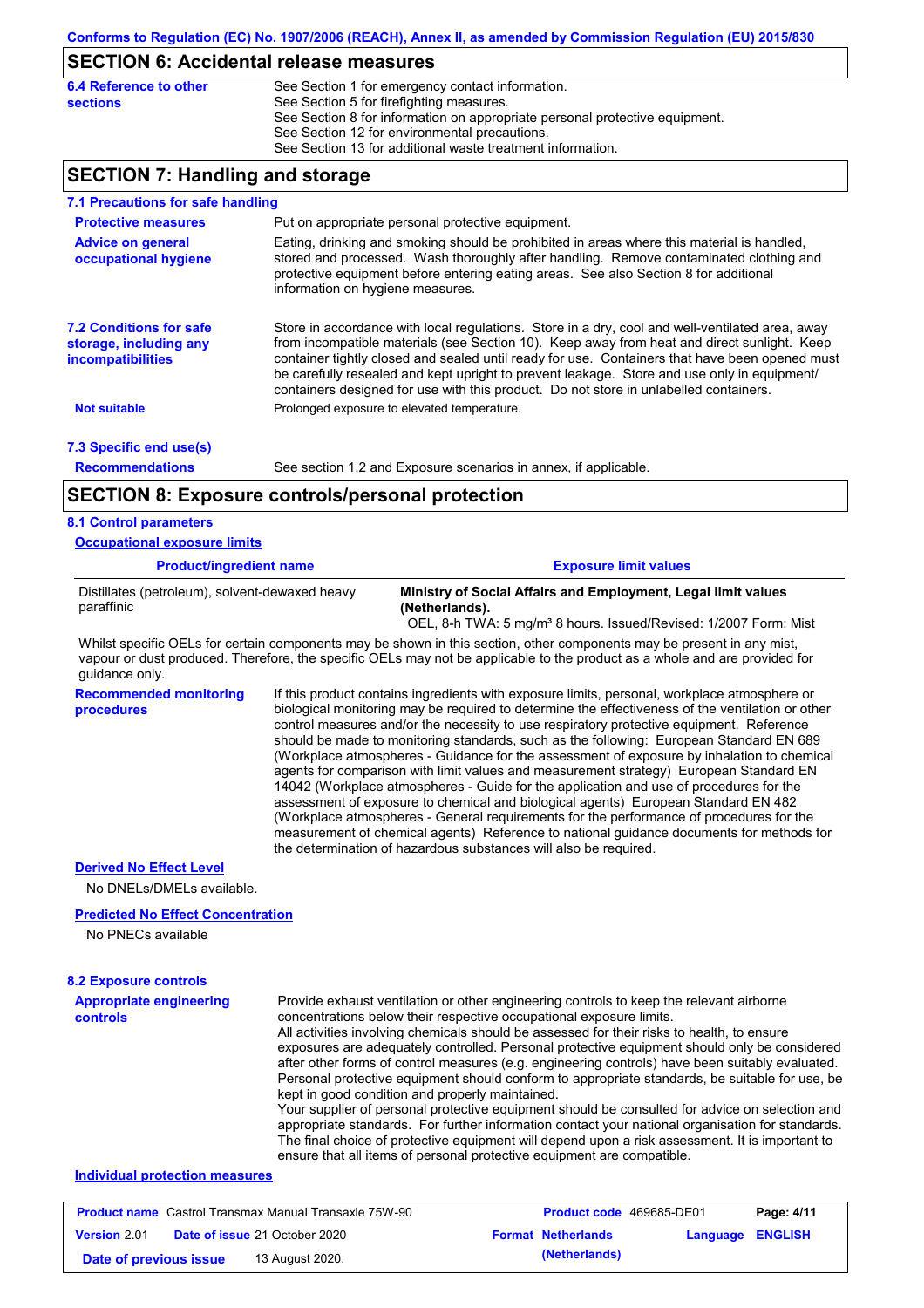# **SECTION 8: Exposure controls/personal protection**

| <b>Hygiene measures</b>       | Wash hands, forearms and face thoroughly after handling chemical products, before eating,<br>smoking and using the lavatory and at the end of the working period. Ensure that eyewash<br>stations and safety showers are close to the workstation location.                                                                                                                                                                                                                                                                                                                                                                                       |
|-------------------------------|---------------------------------------------------------------------------------------------------------------------------------------------------------------------------------------------------------------------------------------------------------------------------------------------------------------------------------------------------------------------------------------------------------------------------------------------------------------------------------------------------------------------------------------------------------------------------------------------------------------------------------------------------|
| <b>Respiratory protection</b> | In case of insufficient ventilation, wear suitable respiratory equipment.<br>The correct choice of respiratory protection depends upon the chemicals being handled, the<br>conditions of work and use, and the condition of the respiratory equipment. Safety procedures<br>should be developed for each intended application. Respiratory protection equipment should<br>therefore be chosen in consultation with the supplier/manufacturer and with a full assessment<br>of the working conditions.                                                                                                                                             |
| <b>Eye/face protection</b>    | Safety glasses with side shields.                                                                                                                                                                                                                                                                                                                                                                                                                                                                                                                                                                                                                 |
| <b>Skin protection</b>        |                                                                                                                                                                                                                                                                                                                                                                                                                                                                                                                                                                                                                                                   |
| <b>Hand protection</b>        | <b>General Information:</b>                                                                                                                                                                                                                                                                                                                                                                                                                                                                                                                                                                                                                       |
|                               | Because specific work environments and material handling practices vary, safety procedures<br>should be developed for each intended application. The correct choice of protective gloves<br>depends upon the chemicals being handled, and the conditions of work and use. Most gloves<br>provide protection for only a limited time before they must be discarded and replaced (even the<br>best chemically resistant gloves will break down after repeated chemical exposures).                                                                                                                                                                  |
|                               | Gloves should be chosen in consultation with the supplier / manufacturer and taking account of<br>a full assessment of the working conditions.                                                                                                                                                                                                                                                                                                                                                                                                                                                                                                    |
|                               | Recommended: Nitrile gloves.<br><b>Breakthrough time:</b>                                                                                                                                                                                                                                                                                                                                                                                                                                                                                                                                                                                         |
|                               | Breakthrough time data are generated by glove manufacturers under laboratory test conditions<br>and represent how long a glove can be expected to provide effective permeation resistance. It<br>is important when following breakthrough time recommendations that actual workplace<br>conditions are taken into account. Always consult with your glove supplier for up-to-date<br>technical information on breakthrough times for the recommended glove type.<br>Our recommendations on the selection of gloves are as follows:                                                                                                                |
|                               | Continuous contact:                                                                                                                                                                                                                                                                                                                                                                                                                                                                                                                                                                                                                               |
|                               | Gloves with a minimum breakthrough time of 240 minutes, or >480 minutes if suitable gloves<br>can be obtained.<br>If suitable gloves are not available to offer that level of protection, gloves with shorter<br>breakthrough times may be acceptable as long as appropriate glove maintenance and<br>replacement regimes are determined and adhered to.                                                                                                                                                                                                                                                                                          |
|                               | Short-term / splash protection:                                                                                                                                                                                                                                                                                                                                                                                                                                                                                                                                                                                                                   |
|                               | Recommended breakthrough times as above.<br>It is recognised that for short-term, transient exposures, gloves with shorter breakthrough times<br>may commonly be used. Therefore, appropriate maintenance and replacement regimes must<br>be determined and rigorously followed.                                                                                                                                                                                                                                                                                                                                                                  |
|                               | <b>Glove Thickness:</b>                                                                                                                                                                                                                                                                                                                                                                                                                                                                                                                                                                                                                           |
|                               | For general applications, we recommend gloves with a thickness typically greater than 0.35 mm.                                                                                                                                                                                                                                                                                                                                                                                                                                                                                                                                                    |
|                               | It should be emphasised that glove thickness is not necessarily a good predictor of glove<br>resistance to a specific chemical, as the permeation efficiency of the glove will be dependent<br>on the exact composition of the glove material. Therefore, glove selection should also be based<br>on consideration of the task requirements and knowledge of breakthrough times.<br>Glove thickness may also vary depending on the glove manufacturer, the glove type and the<br>glove model. Therefore, the manufacturers' technical data should always be taken into account<br>to ensure selection of the most appropriate glove for the task. |
|                               | Note: Depending on the activity being conducted, gloves of varying thickness may be required<br>for specific tasks. For example:                                                                                                                                                                                                                                                                                                                                                                                                                                                                                                                  |
|                               | • Thinner gloves (down to 0.1 mm or less) may be required where a high degree of manual<br>dexterity is needed. However, these gloves are only likely to give short duration protection and<br>would normally be just for single use applications, then disposed of.                                                                                                                                                                                                                                                                                                                                                                              |
|                               | • Thicker gloves (up to 3 mm or more) may be required where there is a mechanical (as well<br>as a chemical) risk i.e. where there is abrasion or puncture potential.                                                                                                                                                                                                                                                                                                                                                                                                                                                                             |

| <b>Product name</b> Castrol Transmax Manual Transaxle 75W-90 |  | <b>Product code</b> 469685-DE01      |  | Page: 5/11                |                         |  |
|--------------------------------------------------------------|--|--------------------------------------|--|---------------------------|-------------------------|--|
| <b>Version 2.01</b>                                          |  | <b>Date of issue 21 October 2020</b> |  | <b>Format Netherlands</b> | <b>Language ENGLISH</b> |  |
| Date of previous issue                                       |  | 13 August 2020.                      |  | (Netherlands)             |                         |  |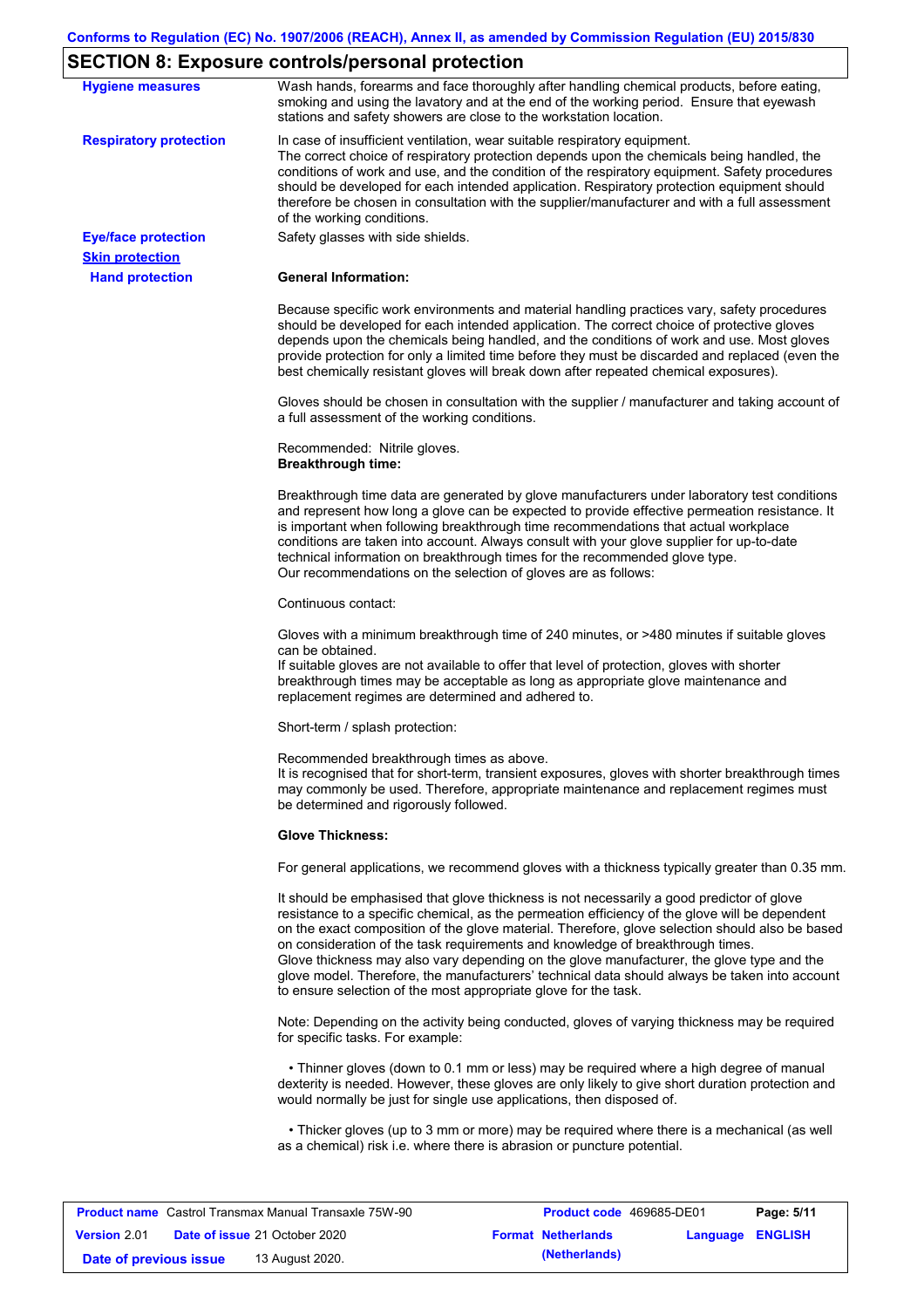# **SECTION 8: Exposure controls/personal protection**

| <b>Skin and body</b>                      | Use of protective clothing is good industrial practice.                                                                                                                                                                                                                                                                                                                                                               |
|-------------------------------------------|-----------------------------------------------------------------------------------------------------------------------------------------------------------------------------------------------------------------------------------------------------------------------------------------------------------------------------------------------------------------------------------------------------------------------|
|                                           | Personal protective equipment for the body should be selected based on the task being<br>performed and the risks involved and should be approved by a specialist before handling this<br>product.                                                                                                                                                                                                                     |
|                                           | Cotton or polyester/cotton overalls will only provide protection against light superficial<br>contamination that will not soak through to the skin. Overalls should be laundered on a regular<br>basis. When the risk of skin exposure is high (e.g. when cleaning up spillages or if there is a<br>risk of splashing) then chemical resistant aprons and/or impervious chemical suits and boots<br>will be required. |
| <b>Refer to standards:</b>                | Respiratory protection: EN 529<br>Gloves: EN 420, EN 374<br>Eye protection: EN 166<br>Filtering half-mask: EN 149<br>Filtering half-mask with valve: EN 405<br>Half-mask: EN 140 plus filter<br>Full-face mask: EN 136 plus filter<br>Particulate filters: EN 143<br>Gas/combined filters: EN 14387                                                                                                                   |
| <b>Environmental exposure</b><br>controls | Emissions from ventilation or work process equipment should be checked to ensure they<br>comply with the requirements of environmental protection legislation. In some cases, fume<br>scrubbers, filters or engineering modifications to the process equipment will be necessary to<br>reduce emissions to acceptable levels.                                                                                         |

# **SECTION 9: Physical and chemical properties**

## **9.1 Information on basic physical and chemical properties**

### **9.2 Other information**

No additional information.

| <b>Product name</b> Castrol Transmax Manual Transaxle 75W-90 |  | <b>Product code</b> 469685-DE01 |                         | Page: 6/11 |
|--------------------------------------------------------------|--|---------------------------------|-------------------------|------------|
| <b>Date of issue 21 October 2020</b><br><b>Version 2.01</b>  |  | <b>Format Netherlands</b>       | <b>Language ENGLISH</b> |            |
| 13 August 2020.<br>Date of previous issue                    |  | (Netherlands)                   |                         |            |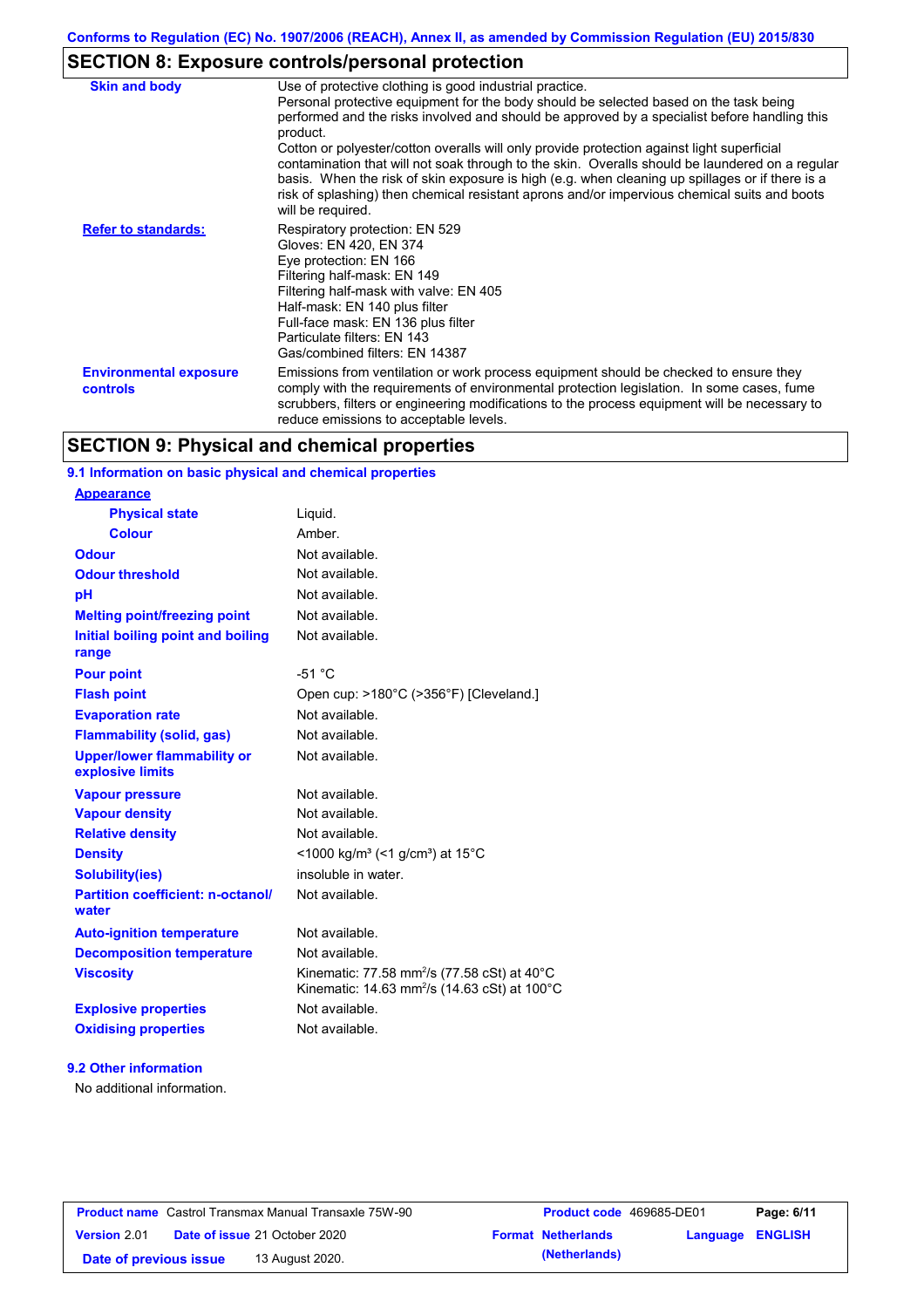| <b>SECTION 10: Stability and reactivity</b>       |                                                                                                                                                                         |
|---------------------------------------------------|-------------------------------------------------------------------------------------------------------------------------------------------------------------------------|
| <b>10.1 Reactivity</b>                            | No specific test data available for this product. Refer to Conditions to avoid and Incompatible<br>materials for additional information.                                |
| <b>10.2 Chemical stability</b>                    | The product is stable.                                                                                                                                                  |
| <b>10.3 Possibility of</b><br>hazardous reactions | Under normal conditions of storage and use, hazardous reactions will not occur.<br>Under normal conditions of storage and use, hazardous polymerisation will not occur. |
| <b>10.4 Conditions to avoid</b>                   | Avoid all possible sources of ignition (spark or flame).                                                                                                                |
| <b>10.5 Incompatible materials</b>                | Reactive or incompatible with the following materials: oxidising materials.                                                                                             |
| <b>10.6 Hazardous</b><br>decomposition products   | Under normal conditions of storage and use, hazardous decomposition products should not be<br>produced.                                                                 |

# **SECTION 11: Toxicological information**

| 11.1 Information on toxicological effects          |                                                                                                                             |
|----------------------------------------------------|-----------------------------------------------------------------------------------------------------------------------------|
| <b>Acute toxicity estimates</b>                    |                                                                                                                             |
| Not available.                                     |                                                                                                                             |
| <b>Information on likely</b><br>routes of exposure | Routes of entry anticipated: Dermal, Inhalation.                                                                            |
| <b>Potential acute health effects</b>              |                                                                                                                             |
| <b>Inhalation</b>                                  | Vapour inhalation under ambient conditions is not normally a problem due to low vapour<br>pressure.                         |
| <b>Ingestion</b>                                   | No known significant effects or critical hazards.                                                                           |
| <b>Skin contact</b>                                | Defatting to the skin. May cause skin dryness and irritation.                                                               |
| <b>Eye contact</b>                                 | No known significant effects or critical hazards.                                                                           |
|                                                    | Symptoms related to the physical, chemical and toxicological characteristics                                                |
| <b>Inhalation</b>                                  | May be harmful by inhalation if exposure to vapour, mists or fumes resulting from thermal<br>decomposition products occurs. |
| <b>Ingestion</b>                                   | No specific data.                                                                                                           |
| <b>Skin contact</b>                                | Adverse symptoms may include the following:<br>irritation<br>dryness<br>cracking                                            |
| <b>Eye contact</b>                                 | No specific data.                                                                                                           |
|                                                    | Delayed and immediate effects as well as chronic effects from short and long-term exposure                                  |
| <b>Inhalation</b>                                  | Overexposure to the inhalation of airborne droplets or aerosols may cause irritation of the<br>respiratory tract.           |
| <b>Ingestion</b>                                   | Ingestion of large quantities may cause nausea and diarrhoea.                                                               |
| <b>Skin contact</b>                                | Prolonged or repeated contact can defat the skin and lead to irritation and/or dermatitis.                                  |
| <b>Eye contact</b>                                 | Potential risk of transient stinging or redness if accidental eye contact occurs.                                           |
| <b>Potential chronic health effects</b>            |                                                                                                                             |
| <b>General</b>                                     | No known significant effects or critical hazards.                                                                           |
| <b>Carcinogenicity</b>                             | No known significant effects or critical hazards.                                                                           |
| <b>Mutagenicity</b>                                | No known significant effects or critical hazards.                                                                           |
| <b>Developmental effects</b>                       | No known significant effects or critical hazards.                                                                           |
| <b>Fertility effects</b>                           | No known significant effects or critical hazards.                                                                           |

# **SECTION 12: Ecological information**

### **12.1 Toxicity**

**Environmental hazards** Not classified as dangerous

### **12.2 Persistence and degradability**

Partially biodegradable.

### **12.3 Bioaccumulative potential**

This product is not expected to bioaccumulate through food chains in the environment.

| <b>Product name</b> Castrol Transmax Manual Transaxle 75W-90 |  | Product code 469685-DE01             |  | Page: 7/11                |                         |  |
|--------------------------------------------------------------|--|--------------------------------------|--|---------------------------|-------------------------|--|
| <b>Version 2.01</b>                                          |  | <b>Date of issue 21 October 2020</b> |  | <b>Format Netherlands</b> | <b>Language ENGLISH</b> |  |
| Date of previous issue                                       |  | 13 August 2020.                      |  | (Netherlands)             |                         |  |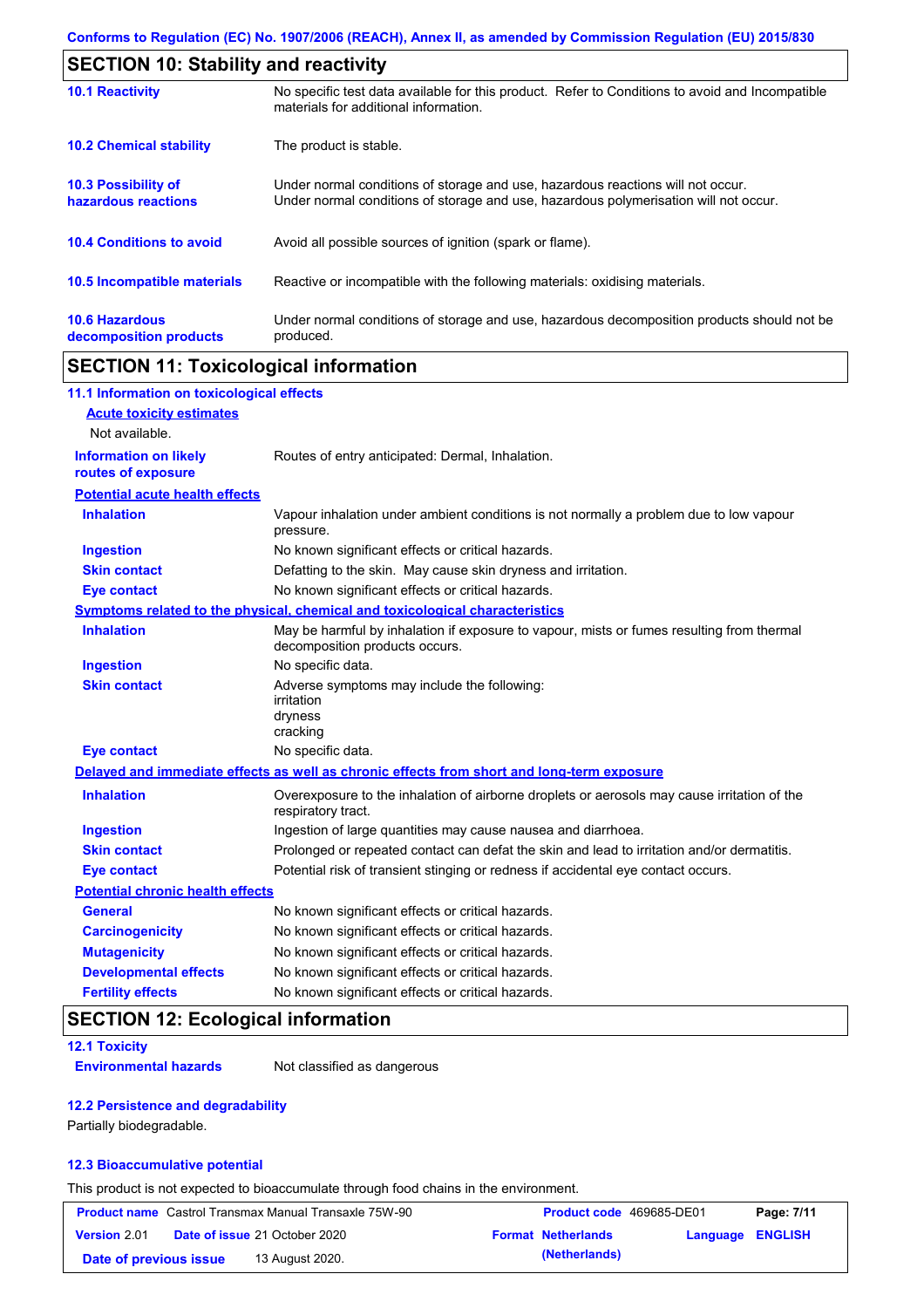# **SECTION 12: Ecological information**

| <b>12.4 Mobility in soil</b>                            |                                                                      |
|---------------------------------------------------------|----------------------------------------------------------------------|
| <b>Soil/water partition</b><br><b>coefficient (Koc)</b> | Not available.                                                       |
| <b>Mobility</b>                                         | Spillages may penetrate the soil causing ground water contamination. |

#### **12.5 Results of PBT and vPvB assessment**

Product does not meet the criteria for PBT or vPvB according to Regulation (EC) No. 1907/2006, Annex XIII.

| 12.6 Other adverse effects          |                                                                                                                           |
|-------------------------------------|---------------------------------------------------------------------------------------------------------------------------|
| <b>Other ecological information</b> | Spills may form a film on water surfaces causing physical damage to organisms. Oxygen<br>transfer could also be impaired. |
|                                     |                                                                                                                           |

## **SECTION 13: Disposal considerations**

## **13.1 Waste treatment methods**

**Product**

**Methods of disposal**

Where possible, arrange for product to be recycled. Dispose of via an authorised person/ licensed waste disposal contractor in accordance with local regulations.

**Hazardous waste** Yes.

#### **European waste catalogue (EWC)**

| Waste code | <b>Waste designation</b>                |
|------------|-----------------------------------------|
| 13 02 08*  | other engine, gear and lubricating oils |

However, deviation from the intended use and/or the presence of any potential contaminants may require an alternative waste disposal code to be assigned by the end user.

### **Packaging**

| <b>Methods of disposal</b> | Where possible, arrange for product to be recycled. Dispose of via an authorised person/<br>licensed waste disposal contractor in accordance with local regulations.                                                                    |
|----------------------------|-----------------------------------------------------------------------------------------------------------------------------------------------------------------------------------------------------------------------------------------|
| <b>Special precautions</b> | This material and its container must be disposed of in a safe way. Empty containers or liners<br>may retain some product residues. Avoid dispersal of spilt material and runoff and contact with<br>soil, waterways, drains and sewers. |
| <b>References</b>          | Commission 2014/955/EU<br>Directive 2008/98/EC                                                                                                                                                                                          |

# **SECTION 14: Transport information**

|                                                | <b>ADR/RID</b> | <b>ADN</b>     | <b>IMDG</b>    | <b>IATA</b>    |
|------------------------------------------------|----------------|----------------|----------------|----------------|
| 14.1 UN number                                 | Not regulated. | Not regulated. | Not regulated. | Not regulated. |
| 14.2 UN proper<br>shipping name                |                |                | -              |                |
| <b>14.3 Transport</b><br>hazard class(es)      |                |                |                |                |
| 14.4 Packing<br>group                          |                |                |                |                |
| 14.5<br><b>Environmental</b><br><b>hazards</b> | No.            | No.            | No.            | No.            |
| <b>Additional</b><br>information               |                |                |                |                |

**14.6 Special precautions for user** Not available.

**14.7 Transport in bulk according to Annex II of Marpol and the IBC Code** Not available.

|                        | <b>Product name</b> Castrol Transmax Manual Transaxle 75W-90 | <b>Product code</b> 469685-DE01 |                         | Page: 8/11 |
|------------------------|--------------------------------------------------------------|---------------------------------|-------------------------|------------|
| <b>Version 2.01</b>    | <b>Date of issue 21 October 2020</b>                         | <b>Format Netherlands</b>       | <b>Language ENGLISH</b> |            |
| Date of previous issue | 13 August 2020.                                              | (Netherlands)                   |                         |            |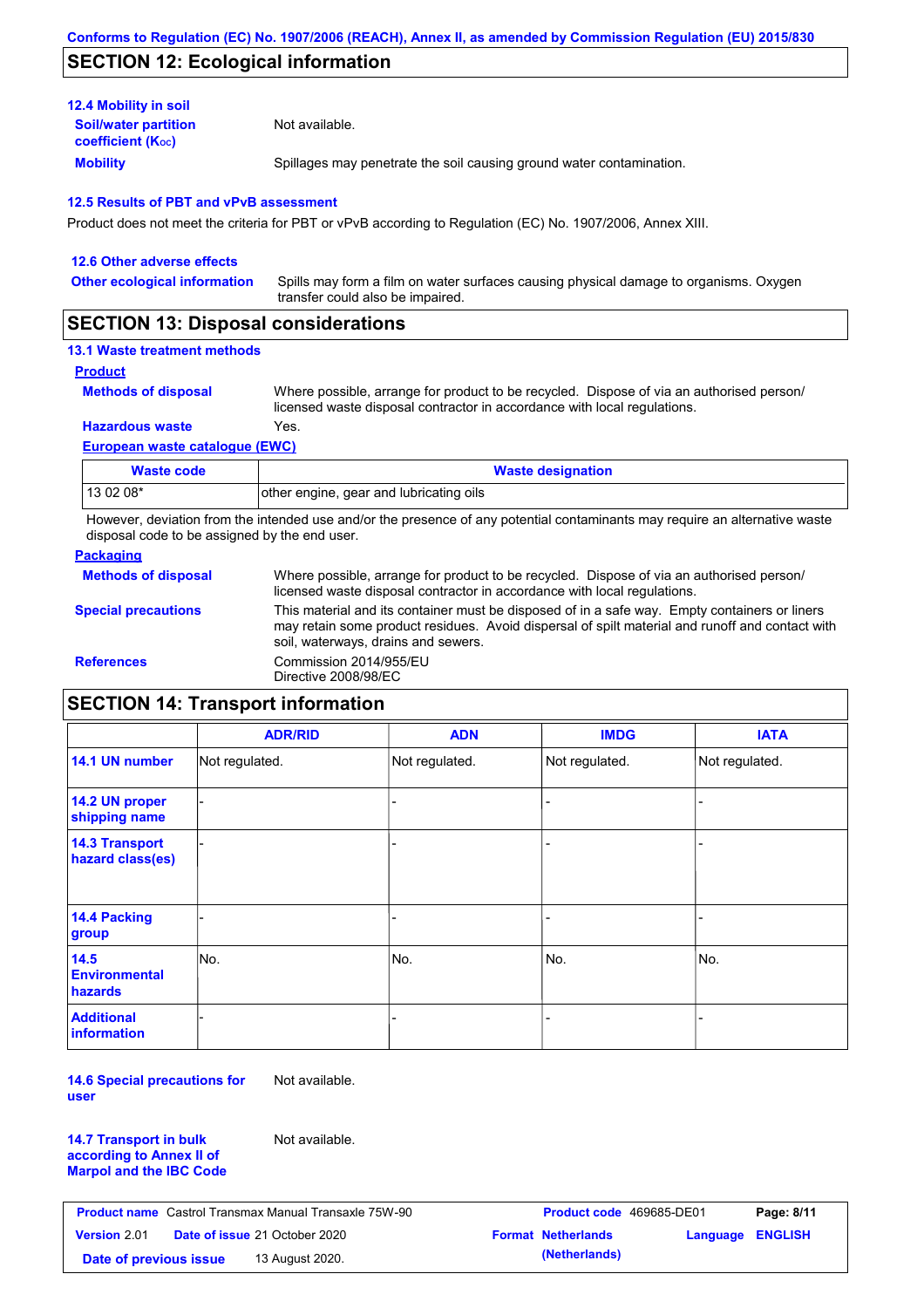# **SECTION 15: Regulatory information**

|                                                                 | 15.1 Safety, health and environmental regulations/legislation specific for the substance or mixture                            |
|-----------------------------------------------------------------|--------------------------------------------------------------------------------------------------------------------------------|
| EU Regulation (EC) No. 1907/2006 (REACH)                        |                                                                                                                                |
| Annex XIV - List of substances subject to authorisation         |                                                                                                                                |
| <b>Annex XIV</b>                                                |                                                                                                                                |
| None of the components are listed.                              |                                                                                                                                |
| <b>Substances of very high concern</b>                          |                                                                                                                                |
| None of the components are listed.                              |                                                                                                                                |
| <b>Other regulations</b>                                        |                                                                                                                                |
| <b>REACH Status</b>                                             | The company, as identified in Section 1, sells this product in the EU in compliance with the<br>current requirements of REACH. |
| <b>United States inventory</b><br>(TSCA 8b)                     | All components are active or exempted.                                                                                         |
| <b>Australia inventory (AICS)</b>                               | All components are listed or exempted.                                                                                         |
| <b>Canada inventory</b>                                         | All components are listed or exempted.                                                                                         |
| <b>China inventory (IECSC)</b>                                  | All components are listed or exempted.                                                                                         |
| <b>Japan inventory (ENCS)</b>                                   | All components are listed or exempted.                                                                                         |
| <b>Korea inventory (KECI)</b>                                   | All components are listed or exempted.                                                                                         |
| <b>Philippines inventory</b><br>(PICCS)                         | All components are listed or exempted.                                                                                         |
| <b>Taiwan Chemical</b><br><b>Substances Inventory</b><br>(TCSI) | All components are listed or exempted.                                                                                         |
| Ozone depleting substances (1005/2009/EU)                       |                                                                                                                                |
| Not listed.                                                     |                                                                                                                                |
| Prior Informed Consent (PIC) (649/2012/EU)<br>Not listed.       |                                                                                                                                |
|                                                                 |                                                                                                                                |
| <b>EU - Water framework directive - Priority substances</b>     |                                                                                                                                |
| None of the components are listed.                              |                                                                                                                                |
| <b>Seveso Directive</b>                                         |                                                                                                                                |

This product is not controlled under the Seveso Directive.

| <b>15.2 Chemical safety</b> | A Chemical Safety Assessment has been carried out for one or more of the substances within  |
|-----------------------------|---------------------------------------------------------------------------------------------|
| assessment                  | this mixture. A Chemical Safety Assessment has not been carried out for the mixture itself. |

# **SECTION 16: Other information**

| <b>Abbreviations and acronyms</b> | Inland Waterway                                                                                                                                                                                                                                                                              | ADN = European Provisions concerning the International Carriage of Dangerous Goods by    |                         |  |                                                              |                                             |                          |  |            |
|-----------------------------------|----------------------------------------------------------------------------------------------------------------------------------------------------------------------------------------------------------------------------------------------------------------------------------------------|------------------------------------------------------------------------------------------|-------------------------|--|--------------------------------------------------------------|---------------------------------------------|--------------------------|--|------------|
|                                   | Road                                                                                                                                                                                                                                                                                         | ADR = The European Agreement concerning the International Carriage of Dangerous Goods by |                         |  |                                                              |                                             |                          |  |            |
|                                   | $ATE = Acute Toxicity Estimate$                                                                                                                                                                                                                                                              |                                                                                          |                         |  |                                                              |                                             |                          |  |            |
|                                   | BCF = Bioconcentration Factor                                                                                                                                                                                                                                                                |                                                                                          |                         |  |                                                              |                                             |                          |  |            |
|                                   | CAS = Chemical Abstracts Service                                                                                                                                                                                                                                                             |                                                                                          |                         |  |                                                              |                                             |                          |  |            |
|                                   | CLP = Classification, Labelling and Packaging Regulation [Regulation (EC) No. 1272/2008]                                                                                                                                                                                                     |                                                                                          |                         |  |                                                              |                                             |                          |  |            |
|                                   | CSA = Chemical Safety Assessment                                                                                                                                                                                                                                                             |                                                                                          |                         |  |                                                              |                                             |                          |  |            |
|                                   | CSR = Chemical Safety Report<br>DMEL = Derived Minimal Effect Level<br>DNEL = Derived No Effect Level<br>EINECS = European Inventory of Existing Commercial chemical Substances<br>ES = Exposure Scenario<br>EUH statement = CLP-specific Hazard statement<br>EWC = European Waste Catalogue |                                                                                          |                         |  |                                                              |                                             |                          |  |            |
|                                   |                                                                                                                                                                                                                                                                                              |                                                                                          |                         |  |                                                              |                                             |                          |  |            |
|                                   |                                                                                                                                                                                                                                                                                              |                                                                                          |                         |  |                                                              |                                             |                          |  |            |
|                                   |                                                                                                                                                                                                                                                                                              |                                                                                          |                         |  |                                                              |                                             |                          |  |            |
|                                   |                                                                                                                                                                                                                                                                                              |                                                                                          |                         |  |                                                              |                                             |                          |  |            |
|                                   |                                                                                                                                                                                                                                                                                              |                                                                                          |                         |  |                                                              |                                             |                          |  |            |
|                                   |                                                                                                                                                                                                                                                                                              |                                                                                          |                         |  |                                                              |                                             |                          |  |            |
|                                   |                                                                                                                                                                                                                                                                                              | GHS = Globally Harmonized System of Classification and Labelling of Chemicals            |                         |  |                                                              |                                             |                          |  |            |
|                                   | IATA = International Air Transport Association<br>IBC = Intermediate Bulk Container<br><b>IMDG = International Maritime Dangerous Goods</b>                                                                                                                                                  |                                                                                          |                         |  |                                                              |                                             |                          |  |            |
|                                   |                                                                                                                                                                                                                                                                                              |                                                                                          |                         |  |                                                              |                                             |                          |  |            |
|                                   |                                                                                                                                                                                                                                                                                              |                                                                                          |                         |  |                                                              |                                             |                          |  |            |
|                                   | LogPow = logarithm of the octanol/water partition coefficient<br>MARPOL = International Convention for the Prevention of Pollution From Ships, 1973 as<br>modified by the Protocol of 1978. ("Marpol" = marine pollution)<br>OECD = Organisation for Economic Co-operation and Development   |                                                                                          |                         |  |                                                              |                                             |                          |  |            |
|                                   |                                                                                                                                                                                                                                                                                              |                                                                                          |                         |  |                                                              |                                             |                          |  |            |
|                                   |                                                                                                                                                                                                                                                                                              |                                                                                          |                         |  |                                                              | PBT = Persistent, Bioaccumulative and Toxic |                          |  |            |
|                                   |                                                                                                                                                                                                                                                                                              |                                                                                          |                         |  | <b>Product name</b> Castrol Transmax Manual Transaxle 75W-90 |                                             | Product code 469685-DE01 |  | Page: 9/11 |
| <b>Version 2.01</b>               | <b>Date of issue 21 October 2020</b>                                                                                                                                                                                                                                                         | <b>Format Netherlands</b>                                                                | <b>Language ENGLISH</b> |  |                                                              |                                             |                          |  |            |

**Date of previous issue 13 August 2020. (Netherlands)**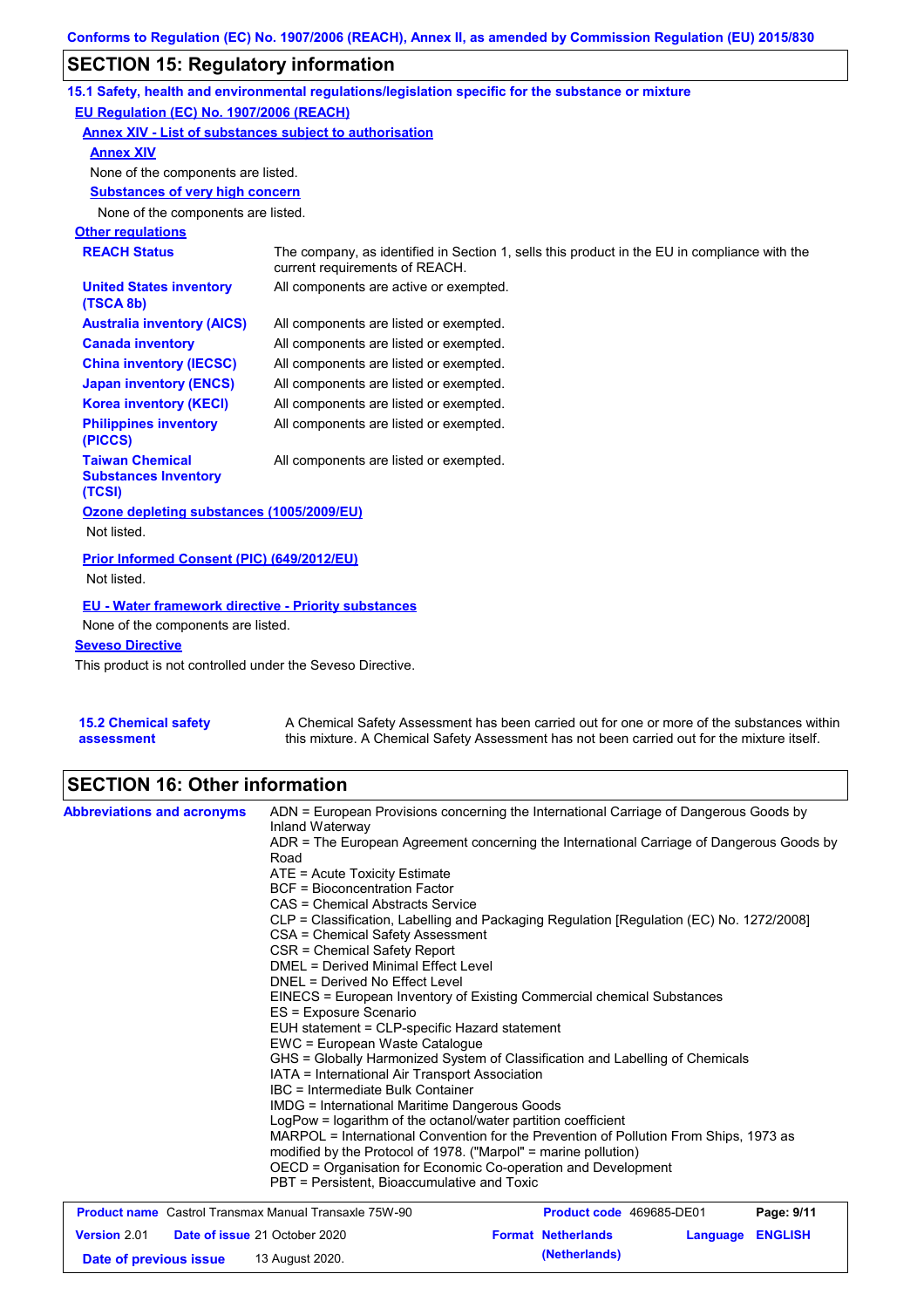## **SECTION 16: Other information**

PNEC = Predicted No Effect Concentration REACH = Registration, Evaluation, Authorisation and Restriction of Chemicals Regulation [Regulation (EC) No. 1907/2006] RID = The Regulations concerning the International Carriage of Dangerous Goods by Rail RRN = REACH Registration Number SADT = Self-Accelerating Decomposition Temperature SVHC = Substances of Very High Concern STOT-RE = Specific Target Organ Toxicity - Repeated Exposure STOT-SE = Specific Target Organ Toxicity - Single Exposure TWA = Time weighted average UN = United Nations UVCB = Complex hydrocarbon substance VOC = Volatile Organic Compound vPvB = Very Persistent and Very Bioaccumulative Varies = may contain one or more of the following 64741-88-4 / RRN 01-2119488706-23, 64741-89-5 / RRN 01-2119487067-30, 64741-95-3 / RRN 01-2119487081-40, 64741-96-4/ RRN 01-2119483621-38, 64742-01-4 / RRN 01-2119488707-21, 64742-44-5 / RRN 01-2119985177-24, 64742-45-6, 64742-52-5 / RRN 01-2119467170-45, 64742-53-6 / RRN 01-2119480375-34, 64742-54-7 / RRN 01-2119484627-25, 64742-55-8 / RRN 01-2119487077-29, 64742-56-9 / RRN 01-2119480132-48, 64742-57-0 / RRN 01-2119489287-22, 64742-58-1, 64742-62-7 / RRN 01-2119480472-38, 64742-63-8, 64742-65-0 / RRN 01-2119471299-27, 64742-70-7 / RRN 01-2119487080-42, 72623-85-9 / RRN 01-2119555262-43, 72623-86-0 / RRN 01-2119474878-16, 72623-87-1 / RRN 01-2119474889-13

#### **Procedure used to derive the classification according to Regulation (EC) No. 1272/2008 [CLP/GHS]**

| <b>Classification</b><br>Not classified.               |                            | <b>Justification</b>                          |
|--------------------------------------------------------|----------------------------|-----------------------------------------------|
|                                                        |                            |                                               |
| <b>Full text of abbreviated H</b><br><b>statements</b> | H304                       | May be fatal if swallowed and enters airways. |
| <b>Full text of classifications</b><br>[CLP/GHS]       | Asp. Tox. 1, H304          | <b>ASPIRATION HAZARD - Category 1</b>         |
| <b>History</b>                                         |                            |                                               |
| Date of issue/ Date of<br>revision                     | 21/10/2020.                |                                               |
| Date of previous issue                                 | 13/08/2020.                |                                               |
| <b>Prepared by</b>                                     | <b>Product Stewardship</b> |                                               |

#### **Indicates information that has changed from previously issued version.**

#### **Notice to reader**

All reasonably practicable steps have been taken to ensure this data sheet and the health, safety and environmental information contained in it is accurate as of the date specified below. No warranty or representation, express or implied is made as to the accuracy or completeness of the data and information in this data sheet.

The data and advice given apply when the product is sold for the stated application or applications. You should not use the product other than for the stated application or applications without seeking advice from BP Group.

It is the user's obligation to evaluate and use this product safely and to comply with all applicable laws and regulations. The BP Group shall not be responsible for any damage or injury resulting from use, other than the stated product use of the material, from any failure to adhere to recommendations, or from any hazards inherent in the nature of the material. Purchasers of the product for supply to a third party for use at work, have a duty to take all necessary steps to ensure that any person handling or using the product is provided with the information in this sheet. Employers have a duty to tell employees and others who may be affected of any hazards described in this sheet and of any precautions that should be taken. You can contact the BP Group to ensure that this document is the most current available. Alteration of this document is strictly prohibited.

| <b>Product name</b> Castrol Transmax Manual Transaxle 75W-90 |  | <b>Product code</b> 469685-DE01      |  | Page: 10/11               |                         |  |
|--------------------------------------------------------------|--|--------------------------------------|--|---------------------------|-------------------------|--|
| <b>Version 2.01</b>                                          |  | <b>Date of issue 21 October 2020</b> |  | <b>Format Netherlands</b> | <b>Language ENGLISH</b> |  |
| Date of previous issue                                       |  | 13 August 2020.                      |  | (Netherlands)             |                         |  |